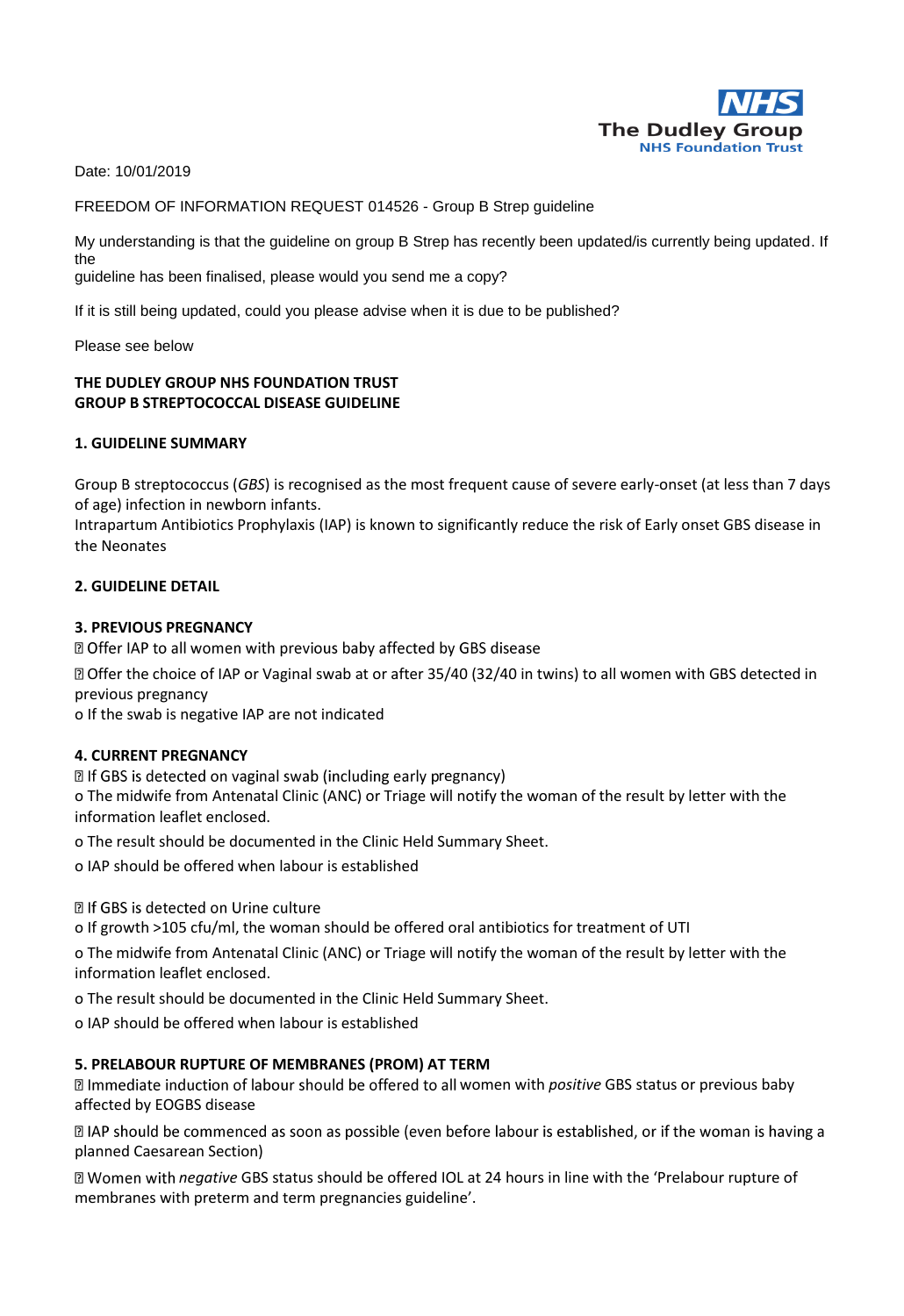# **6. PRETERM PRELABOUR RUPTURE OF MEMBRANES (PPROM)**

**If All women who had PPROM should be offered IAP when labour is established or induced regardless of their** GBS status

In GBS positive women who have PPROM, it might be beneficial to expedite the birth (induction of caesarean section) after 34 weeks.

**If** Timing of birth should be decided between the woman and the consultant in charge of her care

# **7. PRETERM LABOUR**

X Offer all women in preterm labour IAP regardless of their GBS status or rupture of membranes

 $\boxtimes$  IAP is not indicated for women having planned CS with intact membranes regardless of gestation or GBS status

## **8. PLACE OF BIRTH**

a Women who are otherwise low risk can be offered birth on the MLU

**DIAP should still be offered when labour is established** 

**If a GBS positive woman presents with PROM (Pre labour rupture of membranes) to the MLU she should be** offered immediate IOL (see paragraph 3 of this guideline) and transferred care to the consultant unit

If Women who are planning home birth should be counselled regarding the benefit of IAP and advised to give birth in the hospital MLU

## **9. INTRAPARTUM CARE**

**D** GBS carrier status is not an indication for CTG in labour

**D** IV antibiotics should be administered as soon as possible when labour is established or if the woman was induced for PROM/PPROM

Water birth is not contraindicated for women who are GBS positive. However, the woman should be counselled about the need for IAP administration outside the pool.

 $\mathbb D$  The cannula should be removed, before the woman goes into the birthing pool and a new one inserted for the next dose if required

## **10. INTRAPARTUM ANTIBIOTICS PROPHYLAXIS**

There is evidence that Benzylpenicillin levels in cord blood exceed the minimum inhibitory concentration for GBS as early as 1 hour after maternal administration

Early administration of IAP significantly reduces the risk of EOGBS disease in the neonates

## **INDICATIONS**

GBS positive in this pregnancy

Previous baby affected by EOGBS disease

GBS positive in previous pregnancy if no negative vaginal swab at or after 35 weeks (32 for twins)

**图 Preterm labour** 

**PPROM** 

# **CHOICE OF ANTIBIOTICS**

Benzylpenicillin is the first line for IAP. 3g loading dose followed by 1.5g every 4 hours until the birth of the baby

For women who have non-anaphylactic reaction to Penicillin, Ceftriaxone 1g (once every 24 hour)

For women who have severe reaction to Penicillin: Vancomycin 1g every 12 hours till the birth of the baby. *Levels should be taken one hour before the third dose.* 

If **any woman** develops pyrexia in labour (Temp >37.5 ○C on two occasions 30 minutes apart or one Temp>38 ○C) or suspected chorioamnionitis, Broad spectrum antibiotics should be administered as per the trust guidelines (Cefteriaxone and Metronidazole)

# **11. NEONATAL CARE**

Please see neonatal guideline **(Treatment of Infection (Neonatal) Guidelines) RISK FACTORS FOR INFECTION**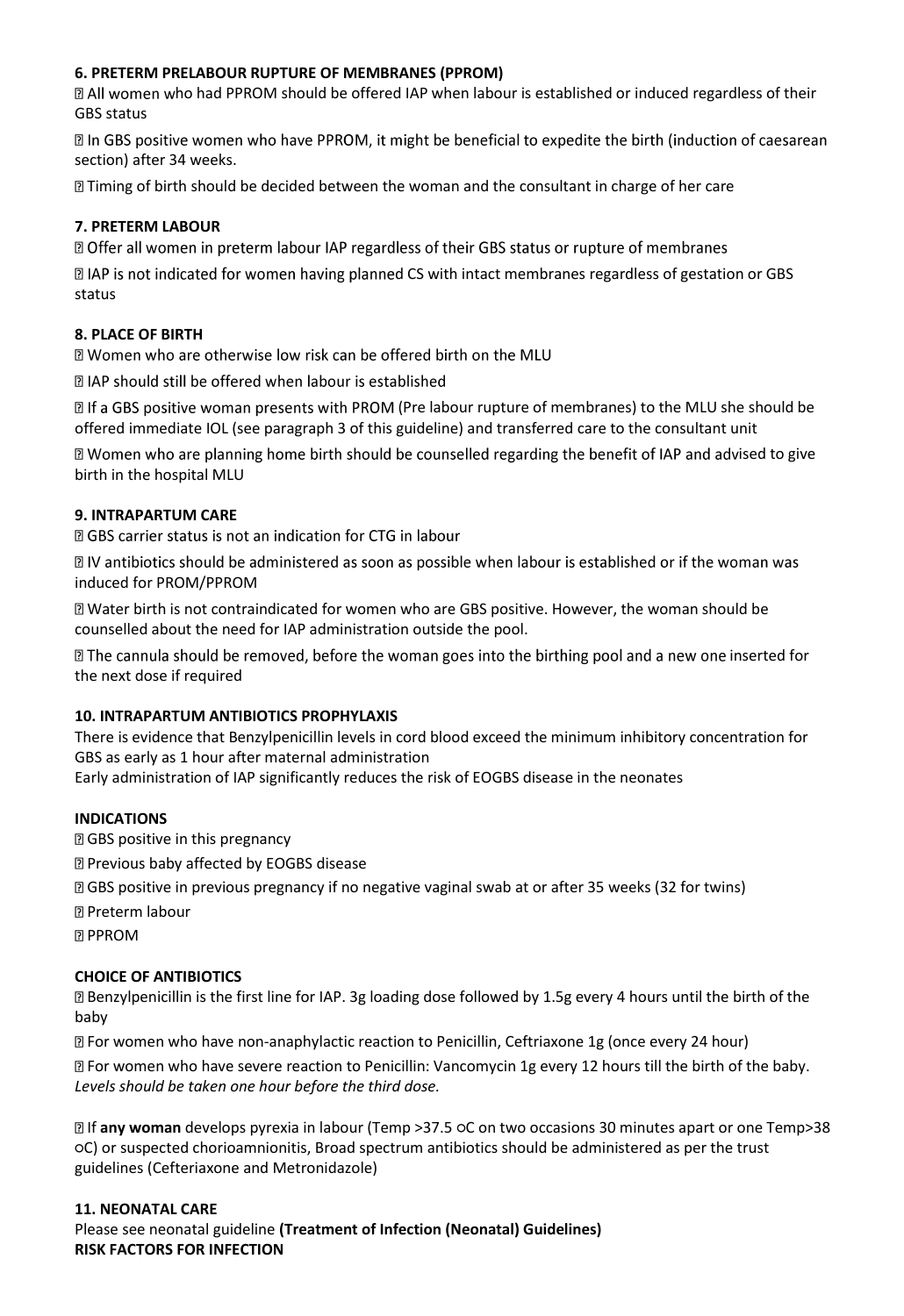**If Mother given parenteral antibiotics for confirmed or suspected invasive bacterial infection (such as** septicaemia) at any time during labour, or in the 24 hr periods before and after the birth (this does not refer to intrapartum antibiotic prophylaxis) **RED FLAG** 

**Example 3 Suspected or confirmed infection in a co-twin RED FLAG** 

Ill Invasive group B streptococcal infection in a previous baby

⊠ Maternal group B streptococcal colonisation, bacteriuria or infection in the current pregnancy

**Z Preterm birth (<37 weeks) following spontaneous labour** 

**sqrt825 23** Suspected or confirmed rupture of membranes for >18 hours in preterm baby

**sqrt21** Intrapartum fever >38°C, or confirmed or suspected chorioamnionitis

## **CLINICAL INDICATORS SUGGESTIVE OF INFECTION**

**D** Need for mechanical ventilation in a term baby **RED FLAG** 

**Respiratory distress commencing >4 hr after birth RED FLAG** 

## **R** Signs of shock **RED FLAG**

## **R** Seizures RED FLAG

**Z** Need for mechanical ventilation in a preterm baby

[2] Hypoxia (e.g. central cyanosis or reduced oxygen level)

**Z** Signs of respiratory distress

**2 Apnoea** 

- **D** Persistent Pulmonary Hypertension (PPHN)
- **D** Need for cardio-pulmonary resuscitation
- **D** Altered heart rate (bradycardia or tachycardia)
- **2** Signs of neonatal encephalopathy
- **2 Altered behaviour or responsiveness**
- **2 Altered muscle tone**
- **D** Feeding difficulties (e.g. feed refusal)
- **If Feed intolerance (e.g. abdominal distension, vomiting, excessive gastric aspirates)**
- **D** Temperature <36°C or >38°C, not explained by environmental factors
- **If Unexplained excessive bleeding, thrombocytopenia or abnormal coagulation (INR >2)**
- **D** Oliguria persisting aged >24 hr
- **2 Hypo/hyperglycaemia**
- **Z** Metabolic acidosis (BE ≥10)
- a Jaundice within 24 hours
- 2 Local signs of infection

## **ACTIONS**

**Term** babies who are clinically well at birth and whose mothers have **received** IAP for prevention of EOGBS disease more than 4 hours before delivery do not require special observation.

**Term** babies who are clinically well at birth and whose mothers did **not receive** IAP for prevention of EOGBS disease more than 4 hours before delivery should be evaluated at birth for clinical indicators of neonatal infection and have their vital signs (NEWS chart observations) checked at 0, 1 and 2 hours, and then 2 hourly until 12 hours

**Any red flags or** no red flags but **≥2 risk factors or ≥2 clinical indicators** perform investigations, including blood cultures, and start antibiotics

**1** No red flag or clinical indicators but 1 risk factor, or no red flag or risk factors but 1 clinical indicator consider withholding antibiotics Monitor baby for clinical indicators of possible infection, including vital signs monitor for at least 12 hr from birth (at 1 hr, 2 hr and then 2-hrly for 10 hr)

 $\mathbb B$  If further clinical concerns, perform investigations including blood cultures and start antibiotics

**alla** Whenever decision made to give antibiotics, start as soon as possible and **always within 1 hr** of decision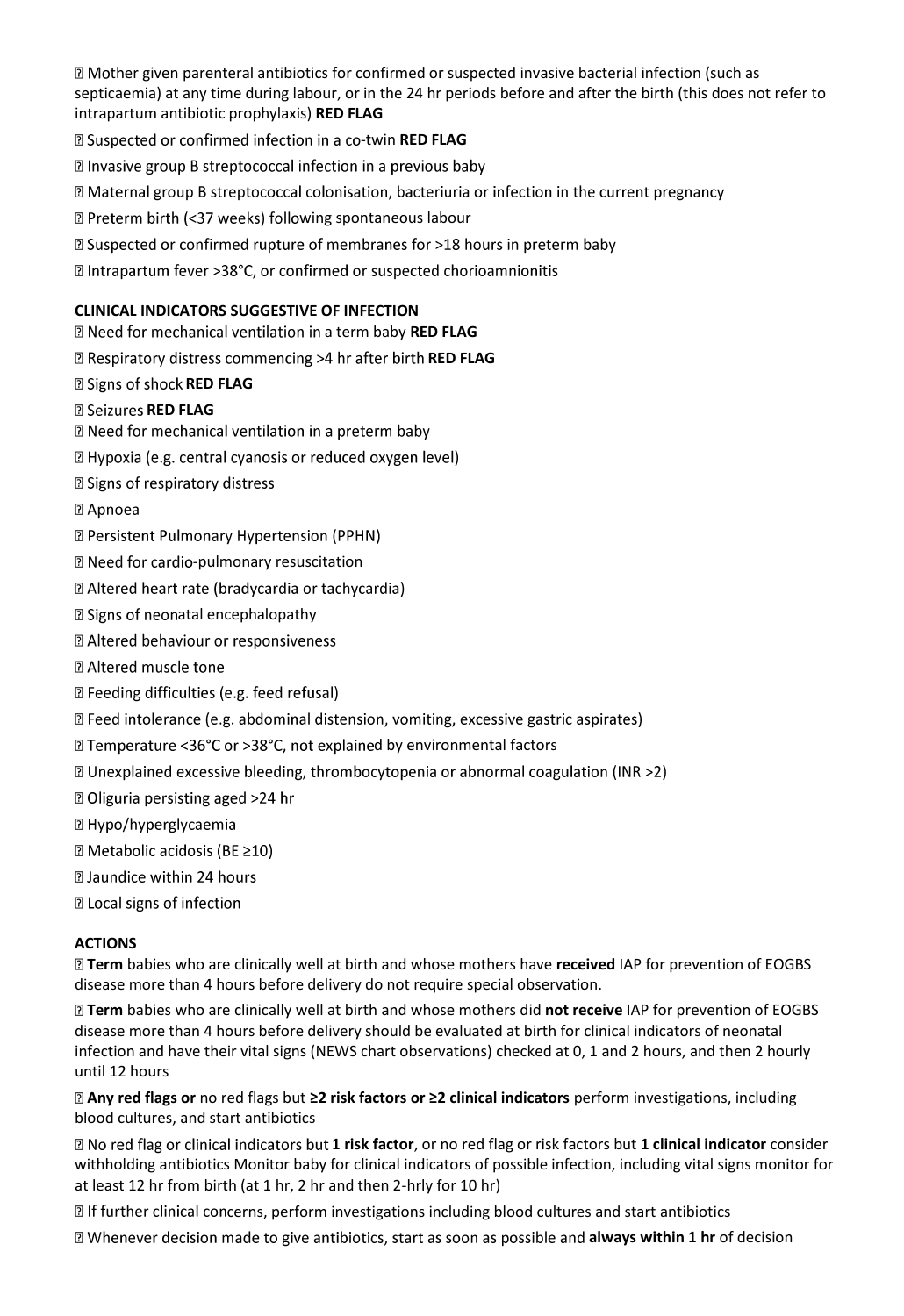#### Determine the need for antibiotic treatment in the baby - reference neonatal **auidelines**